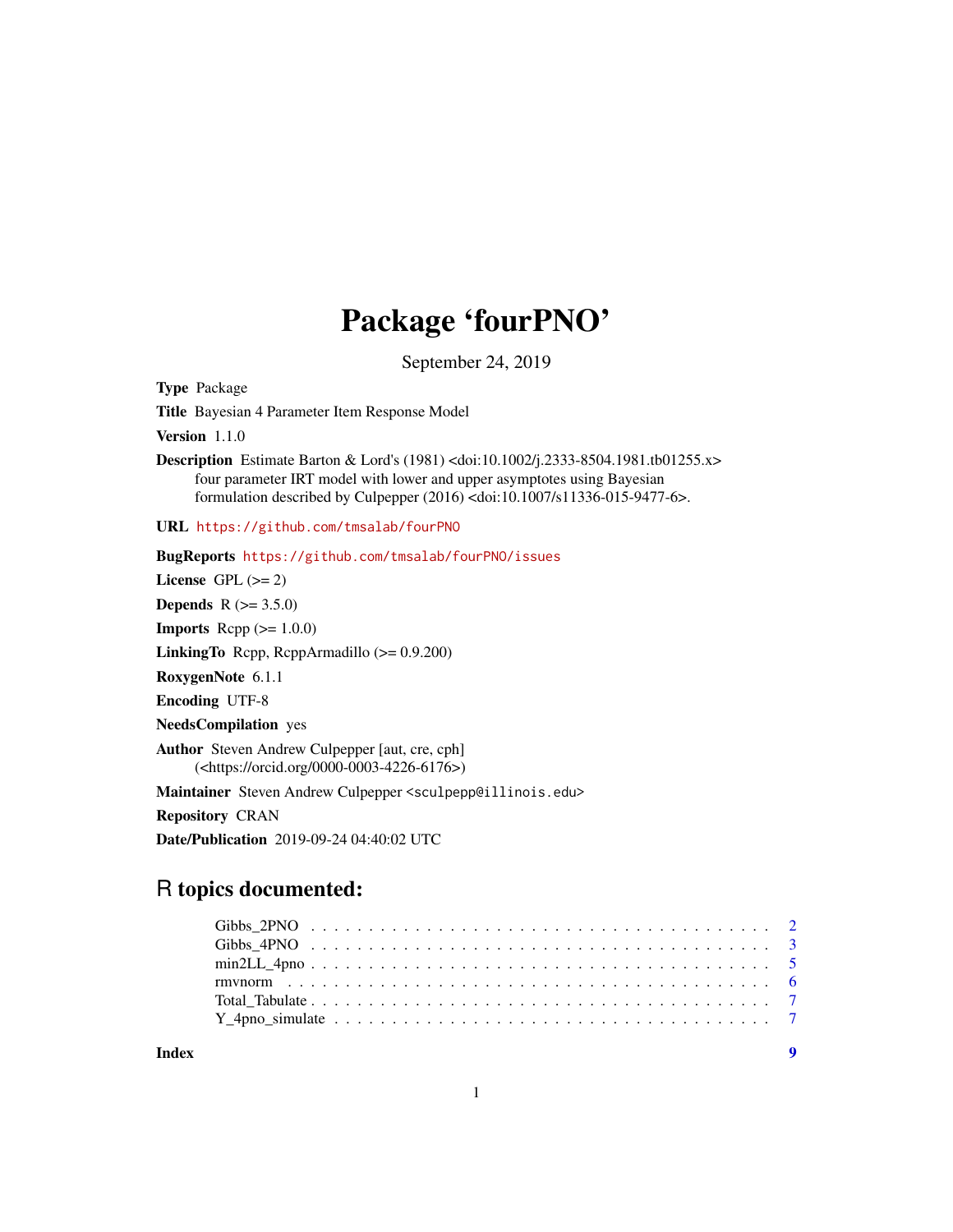<span id="page-1-0"></span>

#### Description

Implement Gibbs 2PNO Sampler

#### Usage

```
Gibbs_2PNO(Y, mu_xi, Sigma_xi_inv, mu_theta, Sigma_theta_inv, burnin,
  chain_length = 10000L)
```
#### Arguments

| Y               | A N by J matrix of item responses.                                   |
|-----------------|----------------------------------------------------------------------|
| $mu_x$ i        | A two dimensional vector of prior item parameter means.              |
| Sigma_xi_inv    | A two dimensional identity matrix of prior item parameter VC matrix. |
| $mu_{t}$ heta   | The prior mean for theta.                                            |
| Sigma_theta_inv |                                                                      |
|                 | The prior inverse variance for theta.                                |
| burnin          | The number of MCMC samples to discard.                               |
| chain_length    | The number of MCMC samples.                                          |

#### Value

Samples from posterior.

#### Author(s)

Steven Andrew Culpepper

#### Examples

```
# simulate small 2PNO dataset to demonstrate function
J = 5N = 100# Population item parameters
as_t = rnorm(J,mean=2, sd=.5)bs_t = rnorm(J,mean=0, sd=.5)# Sampling gs and ss with truncation
gs_t = \text{rbeta}(J,1,8)ps_g = \text{pbeta}(1-gs_t,1,8)ss_t = qbeta(runif(J)*ps_g, 1, 8)theta_t = rnorm(N)Y_t = Y_4pno_simulate(N, J, as=as_t, bs=bs_t, gs=gs_t, ss=ss_t, theta=theta_t)
```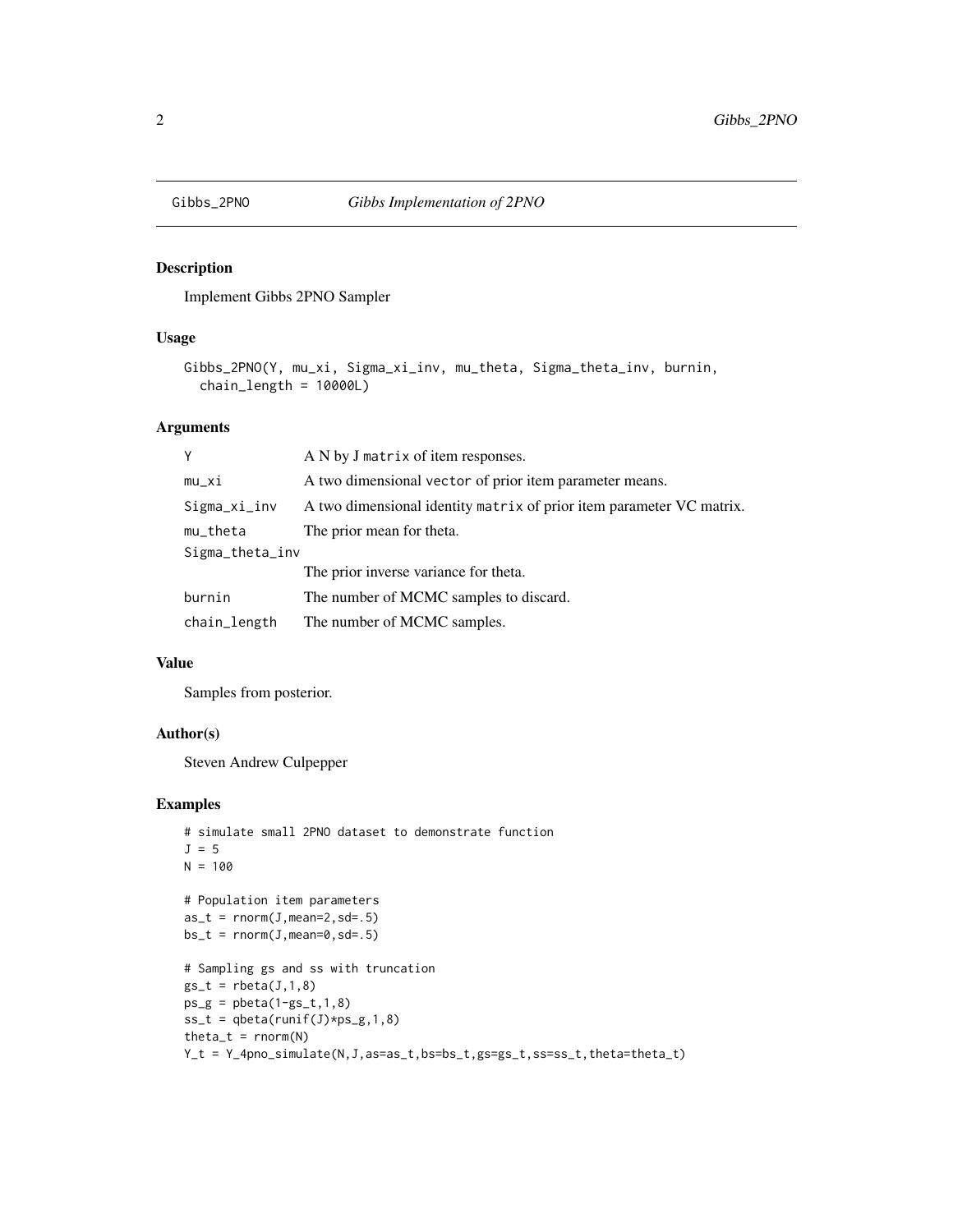```
# Setting prior parameters
mu_{theta} = 0Sigma_theta_inv = 1
mu_xi = c(0,0)
alpha_c = alpha_s = beta_c = beta_s = 1Sigma_xi_inv = solve(2*matrix(c(1, 0, 0, 1), 2, 2))burnin = 1000
# Execute Gibbs sampler. This should take about 15.5 minutes
out_t = Gibbs_4PNO(Y_t,mu_xi,Sigma_xi_inv,mu_theta,Sigma_theta_inv,
                    alpha_c,beta_c,alpha_s, beta_s,burnin,
                    rep(1,J),rep(1,J),gwg_reps=5,chain_length=burnin*2)
# Summarizing posterior distribution
OUT = \text{cbind}(apply(out_t$AS[, -c(1:burnin)], 1, mean),
    apply(out_t$BS[, -c(1:burnin)], 1, mean),
    apply(out_t$GS[, -c(1:burnin)], 1, mean),
    apply(out_t$SS[, -c(1:burnin)], 1, mean),
    apply(out_t$AS[, -c(1:burnin)], 1, sd),
    apply(out_t$BS[, -c(1:burnin)], 1, sd),
    apply(out_t$GS[, -c(1:burnin)], 1, sd),
    apply(out_t$SS[, -c(1:burnin)], 1, sd)
\mathcal{L}OUT = child(1:J, OUT)colnames(OUT) = c('Item','as','bs','gs','ss','as_sd','bs_sd',
                   'gs_sd','ss_sd')
print(OUT, digits = 3)
```

```
Gibbs_4PNO Gibbs Implementation of 4PNO
```
#### Description

Internal function to -2LL

#### Usage

```
Gibbs_4PNO(Y, mu_xi, Sigma_xi_inv, mu_theta, Sigma_theta_inv, alpha_c,
 beta_c, alpha_s, beta_s, burnin, cTF, sTF, gwg_reps,
  chain_length = 10000L)
```
#### **Arguments**

|              | A N by J matrix of item responses.                                   |
|--------------|----------------------------------------------------------------------|
| mu xi        | A two dimensional vector of prior item parameter means.              |
| Sigma_xi_inv | A two dimensional identity matrix of prior item parameter VC matrix. |
| mu theta     | The prior mean for theta.                                            |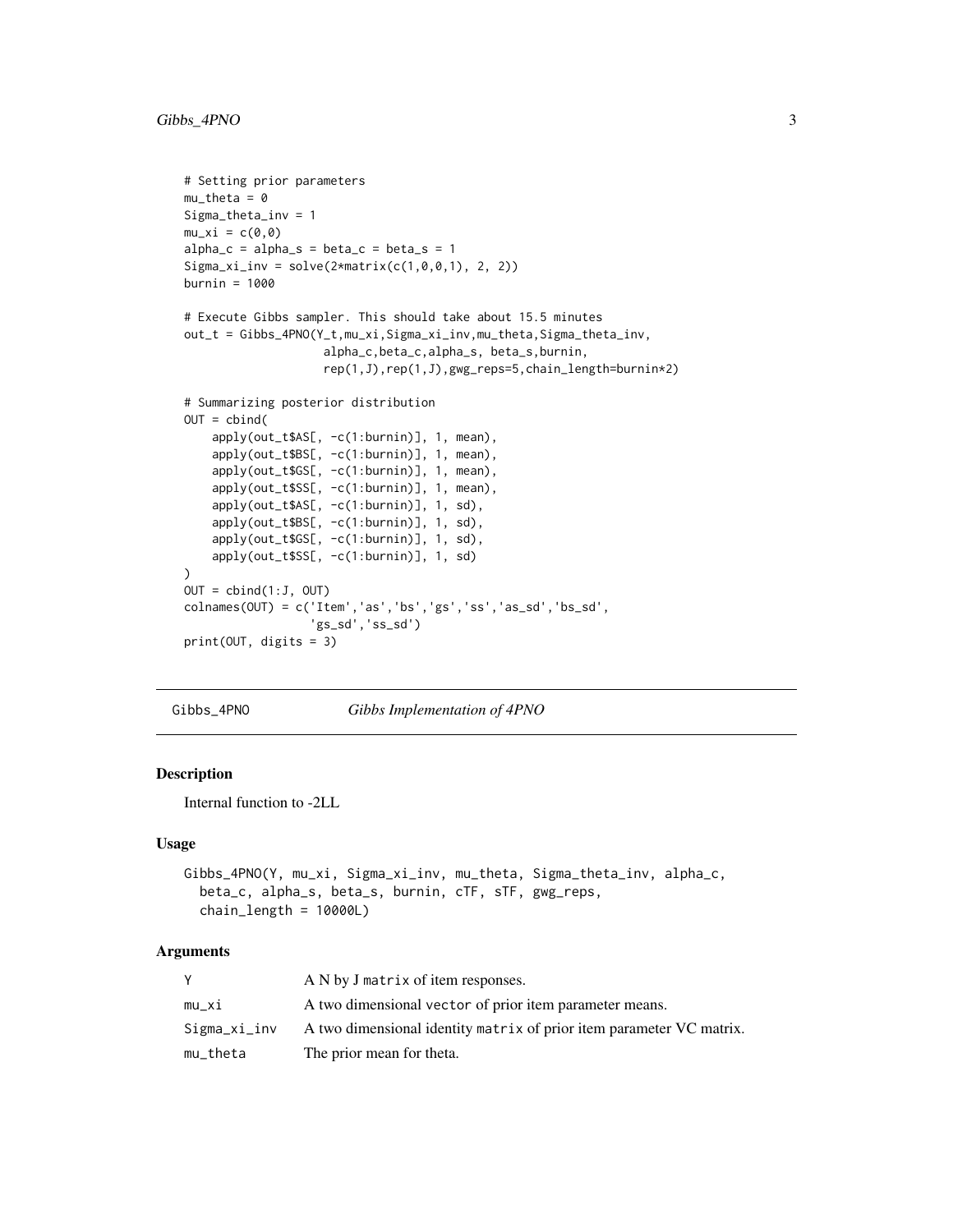| Sigma_theta_inv |                                                                                                                                           |
|-----------------|-------------------------------------------------------------------------------------------------------------------------------------------|
|                 | The prior inverse variance for theta.                                                                                                     |
| alpha_c         | The lower asymptote prior 'a' parameter.                                                                                                  |
| beta_c          | The lower asymptote prior 'b' parameter.                                                                                                  |
| alpha_s         | The upper asymptote prior 'a' parameter.                                                                                                  |
| beta_s          | The upper asymptote prior 'b' parameter.                                                                                                  |
| burnin          | The number of MCMC samples to discard.                                                                                                    |
| <b>CTF</b>      | A J dimensional vector indicating which lower asymptotes to estimate. $0 =$<br>exclude lower asymptote and $1 =$ include lower asymptote. |
| sTF             | A J dimensional vector indicating which upper asymptotes to estimate. $0 =$<br>exclude upper asymptote and $1 =$ include upper asymptote. |
| gwg_reps        | The number of Gibbs within Gibbs MCMC samples for marginal distribution of<br>gamma. Values between 5 to 10 are adequate.                 |
| chain_length    | The number of MCMC samples.                                                                                                               |

#### Value

Samples from posterior.

#### Author(s)

Steven Andrew Culpepper

#### Examples

```
# Simulate small 4PNO dataset to demonstrate function
J = 5N = 100# Population item parameters
as_t = rnorm(J,mean=2, sd=.5)bs_t = rnorm(J,mean=0, sd=.5)# Sampling gs and ss with truncation
gs_t = \text{rbeta}(J,1,8)ps_g = \text{pbeta}(1-gs_t,1,8)ss_t = qbeta(runif(J) * ps_g, 1, 8)theta_t <- rnorm(N)
Y_t = Y_4pno_simulate(N,J,as=as_t,bs=bs_t,gs=gs_t,ss=ss_t,theta=theta_t)
# Setting prior parameters
mu_theta=0
Sigma_theta_inv=1
mu_xi = c(0,0)
alpha_c=alpha_s=beta_c=beta_s=1
Signa_xi_inv = solve(2*matrix(c(1, 0, 0, 1), 2, 2))burnin = 1000
```
# Execute Gibbs sampler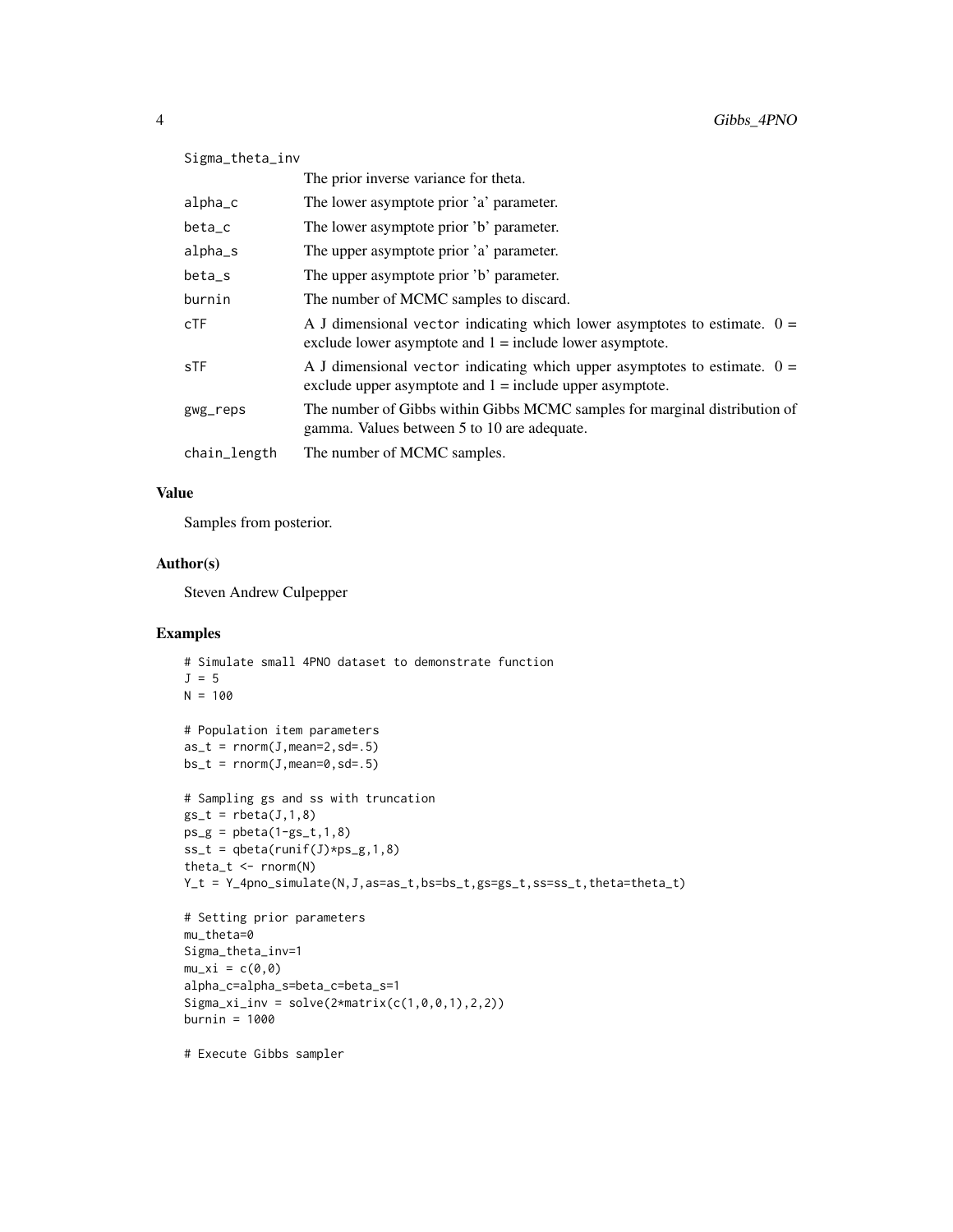```
out_t = Gibbs_4PNO(Y_t,mu_xi,Sigma_xi_inv,mu_theta,
                   Sigma_theta_inv,alpha_c,beta_c,alpha_s,
                   beta_s,burnin,rep(1,J),rep(1,J),
                   gwg_reps=5,chain_length=burnin*2)
# Summarizing posterior distribution
OUT = cbind(apply(out_t$AS[,-c(1:burnin)],1,mean),
            apply(out_t$BS[,-c(1:burnin)],1,mean),
            apply(out_t$GS[,-c(1:burnin)],1,mean),
            apply(out_t$SS[,-c(1:burnin)],1,mean),
            apply(out_t$AS[,-c(1:burnin)],1,sd),
            apply(out_t$BS[,-c(1:burnin)],1,sd),
            apply(out_t$GS[,-c(1:burnin)],1,sd),
            apply(out_t$SS[,-c(1:burnin)],1,sd) )
OUT = \text{cbind}(1:J,OUT)colnames(OUT) = c('Item', 'as', 'bs', 'gs', 'ss', 'as_sd', 'bs_sd',
                  'gs_sd', 'ss_sd')
print(OUT, digits = 3)
```
min2LL\_4pno *Compute 4PNO Deviance*

#### Description

Internal function to -2LL

#### Usage

min2LL\_4pno(N, J, Y, as, bs, gs, ss, theta)

#### Arguments

| N     | An int, which gives the number of observations. $(> 0)$ |
|-------|---------------------------------------------------------|
|       | An int, which gives the number of items. $(> 0)$        |
| γ     | A N by J matrix of item responses.                      |
| as    | A vector of item discrimination parameters.             |
| bs    | A vector of item threshold parameters.                  |
| gs    | A vector of item lower asymptote parameters.            |
| SS    | A vector of item upper asymptote parameters.            |
| theta | A vector of prior thetas.                               |

#### Value

-2LL.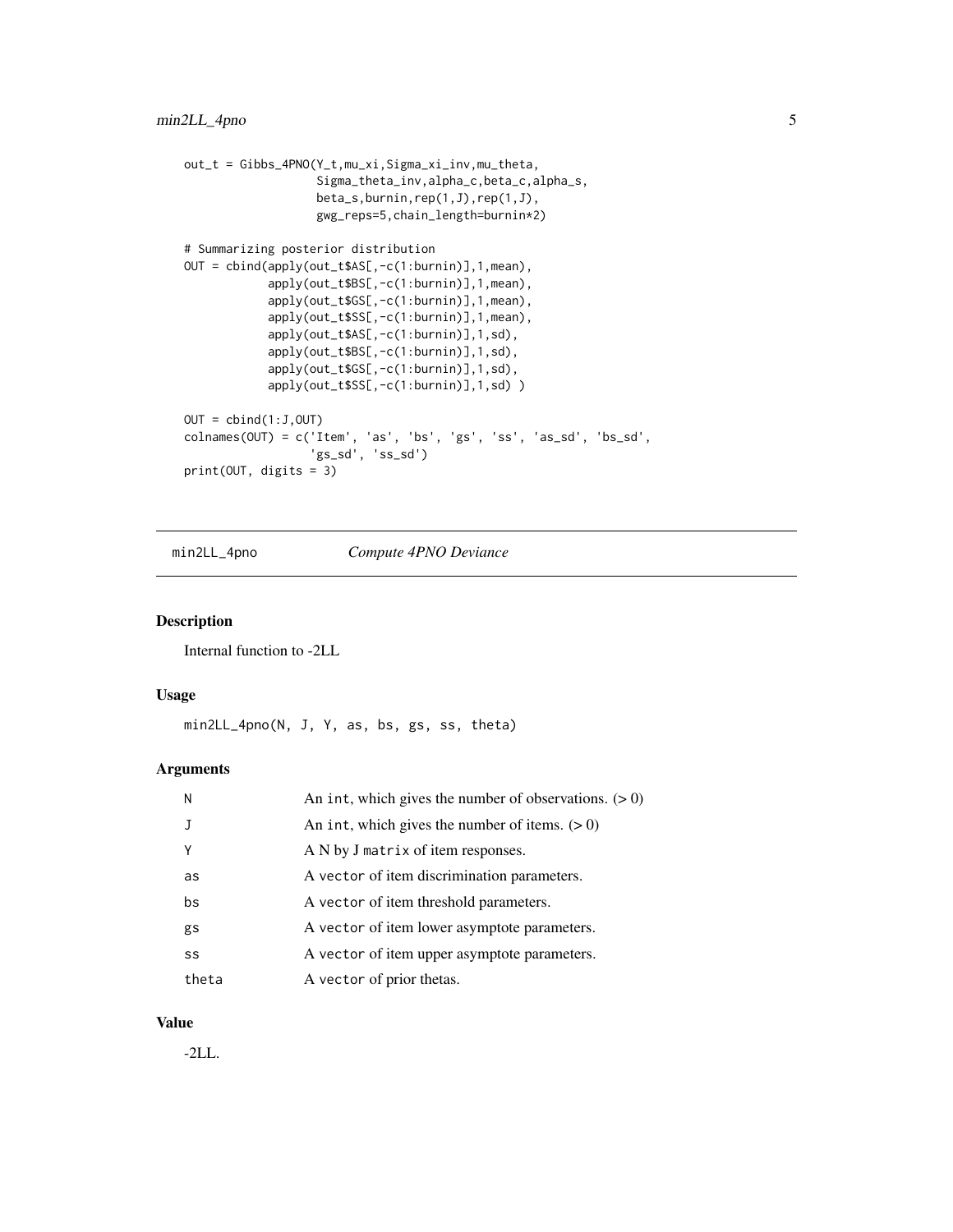#### <span id="page-5-0"></span>Author(s)

Steven Andrew Culpepper

#### See Also

[Gibbs\\_4PNO\(\)](#page-2-1)

#### rmvnorm *Generate Random Multivariate Normal Distribution*

#### Description

Creates a random Multivariate Normal when given number of obs, mean, and sigma.

#### Usage

rmvnorm(n, mu, sigma)

#### Arguments

|       | An int, which gives the number of observations. $(0)$               |
|-------|---------------------------------------------------------------------|
| mu    | A vector length m that represents the means of the normals.         |
| sigma | A matrix with dimensions m x m that provides the covariance matrix. |

#### Value

A matrix that is a Multivariate Normal distribution

#### Author(s)

James J Balamuta

# Examples

```
# Call with the following data:
rmvnorm(2, c(0,0), diag(2))
```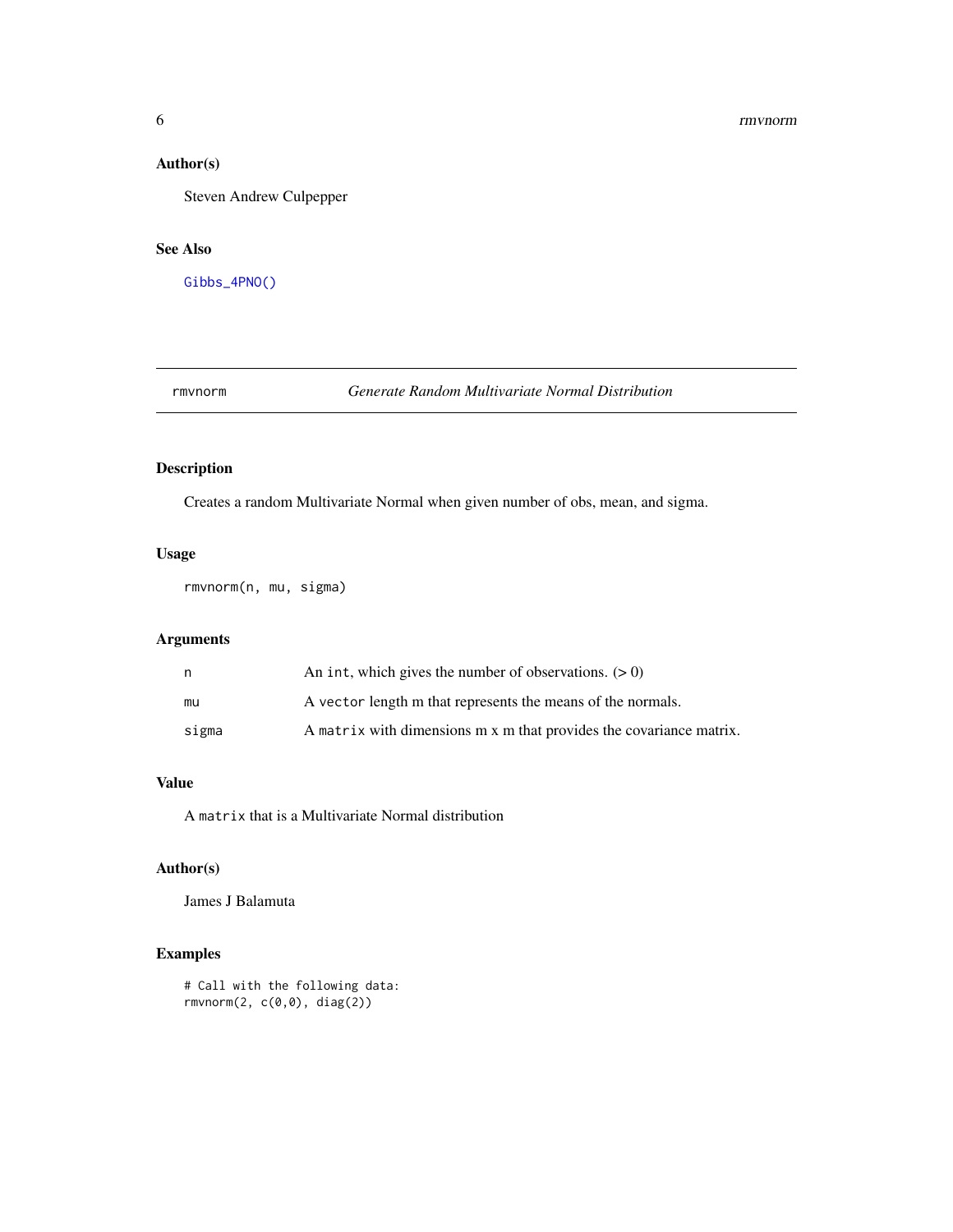<span id="page-6-0"></span>Total\_Tabulate *Calculate Tabulated Total Scores*

#### Description

Internal function to -2LL

#### Usage

Total\_Tabulate(N, J, Y)

#### Arguments

| N        | An int, which gives the number of observations. $(0)$ |
|----------|-------------------------------------------------------|
|          | An int, which gives the number of items. $(0)$        |
| <b>Y</b> | A N by J matrix of item responses.                    |

# Value

A vector of tabulated total scores.

#### Author(s)

Steven Andrew Culpepper

# See Also

[Gibbs\\_4PNO\(\)](#page-2-1)

Y\_4pno\_simulate *Simulate from 4PNO Model*

# Description

Generate item responses under the 4PNO

#### Usage

Y\_4pno\_simulate(N, J, as, bs, gs, ss, theta)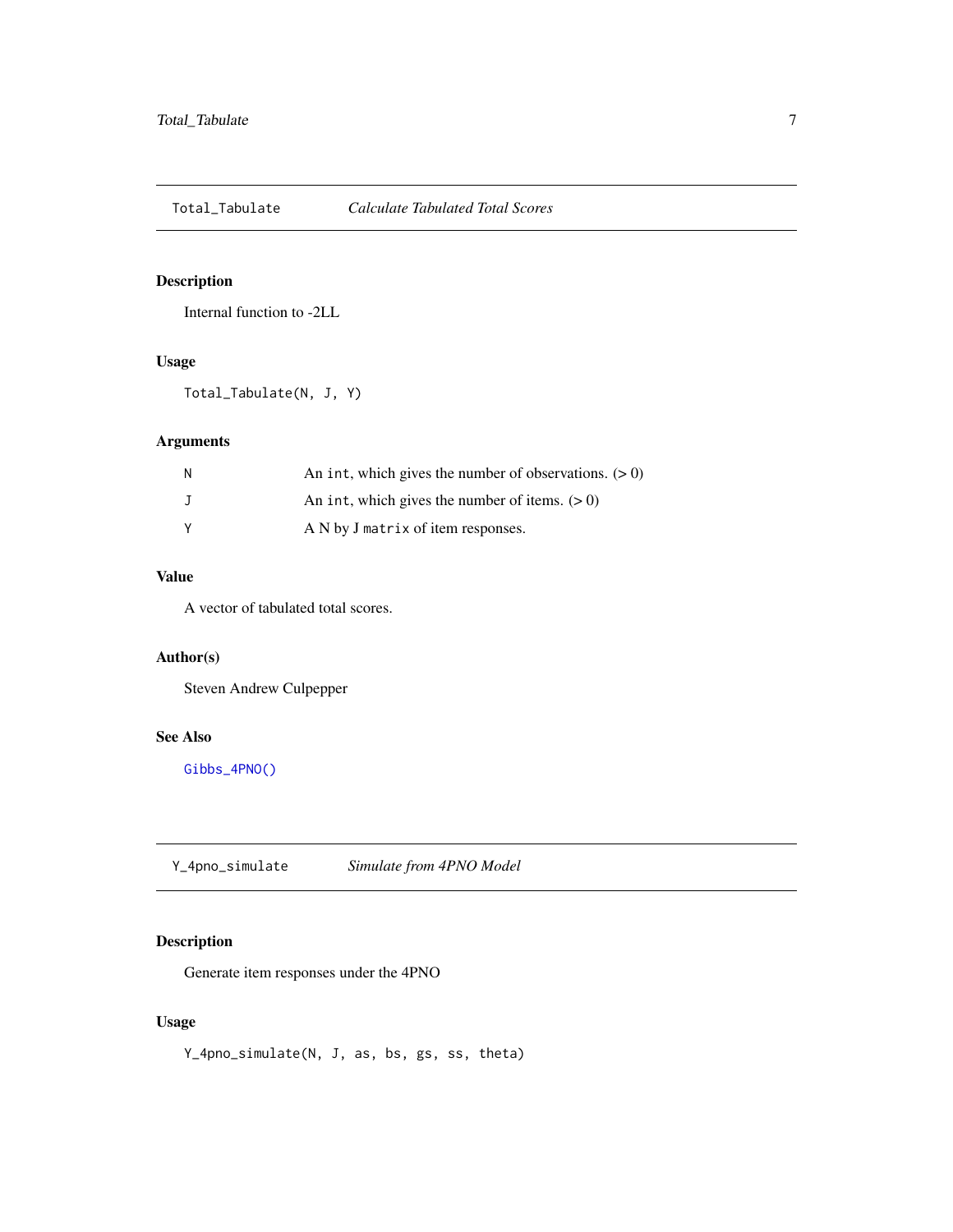# <span id="page-7-0"></span>Arguments

| N     | An int, which gives the number of observations. $(0)$ |
|-------|-------------------------------------------------------|
|       | An int, which gives the number of items. $(>0)$       |
| as    | A vector of item discrimination parameters.           |
| bs    | A vector of item threshold parameters.                |
| gs    | A vector of item lower asymptote parameters.          |
| SS    | A vector of item upper asymptote parameters.          |
| theta | A vector of prior thetas.                             |

# Value

A N by J matrix of dichotomous item responses.

# Author(s)

Steven Andrew Culpepper

# See Also

[Gibbs\\_4PNO\(\)](#page-2-1)